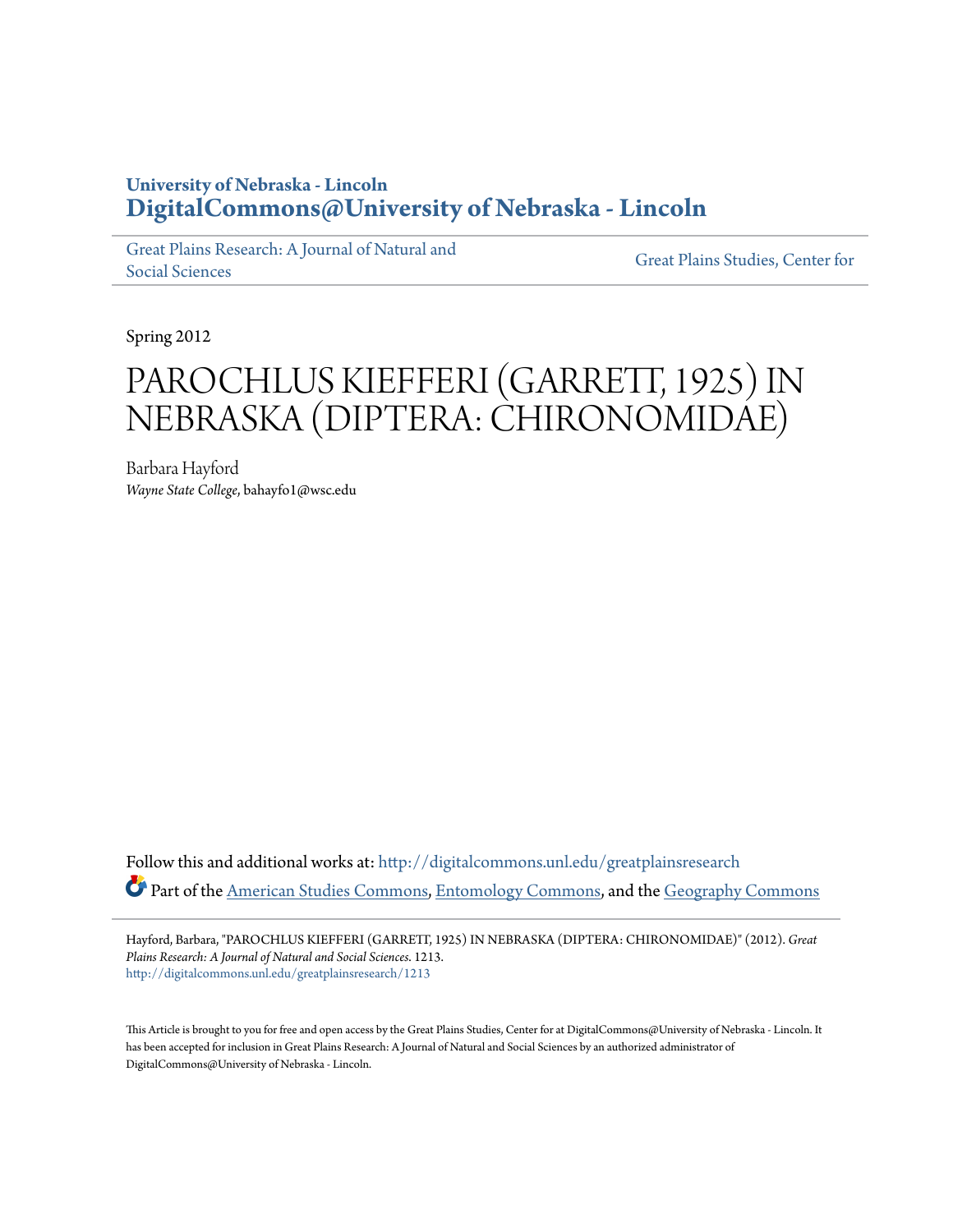## *PAROCHLUS KIEFFERI* **(GARRETT, 1925) IN NEBRASKA (DIPTERA: CHIRONOMIDAE)**

### **Barbara Hayford**

*Wayne State College 1111 Main Street Wayne, NE 68787 bahayfo1@wsc.edu* 

ABSTRACT -A rare species of nonbiting aquatic midge, *Parochlus kiefferi* (Garrett, 1925), was discovered in Squaw Creek in the Pine Ridge of northwest Nebraska. *Parochlus* is a genus of midge found throughout the Southern Hemisphere and is only represented by this one species in the Northern Hemisphere. The typical North American species distribution of P. *kiefferi* includes high alpine and northern latitude streams, so the collection of P. *kiefferi* from a low elevation and low-latitude stream in Nebraska represents a range extension for the species. A survey for P. *kiefferi* from 83 samples from 53 stream sites in northern Nebraska yielded only four specimens of P. *kiefferi,* indicating that this species has a limited distribution. The stream survey was combined with a review of historical data dating back to the 1980s for stream macroinvertebrates from Nebraska, and the results confirmed that P. *kiefferi* is a rare species in the state.

Key Words: Chironomidae, freshwater conservation, rare species, stream ecology

#### **INTRODUCTION**

*Parochlus kiefferi* (Garrett, 1925) was collected from a small stream in the Pine Ridge of Nebraska during the early spring of 2008. The species belongs to a genus of podonomine nonbiting midges (Diptera: Chironomidae) known for its interesting distribution. The genus is found primarily in the Southern Hemisphere, with one species found in islands of Antarctica and another, *P. kiefferi*, found as far north as the 65th parallel, giving the genus a nearly bipolar distribution (Brundin 1966; Cranston et a1. 2010; Medelyte 2010). *Parochlus kiejJeri* is the only one of 51 *Parochlus* species to be found in the Northern Hemisphere, where it has a patchy distribution (Brundin 1966; Ashe and O'Connor 2009). Typically, it is rare to minimally abundant at ecological study sites where it is collected as a larva or pupa (Ruse et a1. 2000; Brabets and Whitman 2002; Aagaard et a1. 2004; Lencioni et a1. 2007; Medelyte 2010). *Parochlus kiejJeri* is found at high elevations in mountainous regions or at high latitudes in the western United States (Wirth and Sublette 1970; Brundin 1989). It has been designated a cold obligate, favoring habitats such as mountain streams, cold springs, and fern bogs (Wirth and Sublette 1970; Brundin 1989; Lindegaard 1995).

Pupal exuviae, the cast-off exoskeletons, of *P. kiefferi* were collected from Squaw Creek in the Nebraska Pine Ridge, which is located at the relatively low latitude of *42°*  and at an elevation of 1,237 m above sea level, placing the Nebraska population outside the species' known range of high latitudes and elevations (Brundin 1966; Brundin 1989; Cranston et al. 2010). Its unique geographical location relative to other populations within the species and the typical rarity of the species led to a survey for *P. kiefferi* in Nebraska. The goals of this survey were to (1) establish the range of *P. kiefferi* in Nebraska, (2) determine whether it is a rare species in Nebraska, and (3) describe habitat for populations of the species within the state. The ecology and biogeography of *P. kiefferi* are discussed in relation to conservation of the species.

#### **METHODS AND MATERIALS**

#### **Historical Data**

No records of *P. kiejJeri* from the Great Plains had been published as of 2004 (Hayford and Bouchard 2004). At least one population has been reported from Saskatchewan (Ashe and O'Connor 2009), but it is unclear whether the record is from the northern Great Plains. The author and personnel from the Nebraska Department of

Manuscript received for review, April 2011; accepted for publication, September 2011.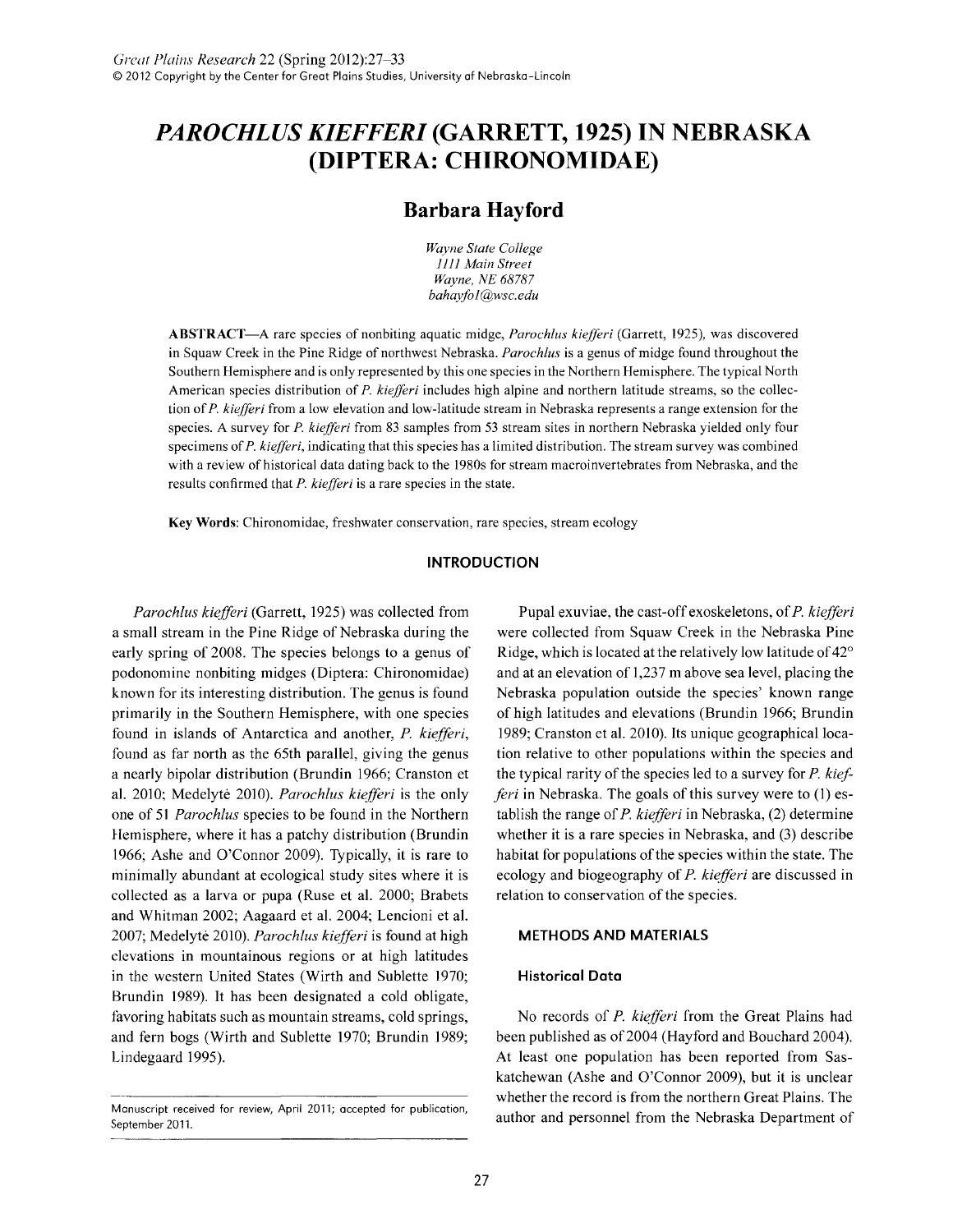Environmental Quality (NDEQ) and the Nebraska Game and Parks Commission (NGPC) searched the historical data on incidence of larval Chironomidae, ranging from 1984 to the present, for records of the species in Nebraska. These records can be found in unpublished documents gathered by the Central Plains Center for Bioassessment (CPCB) and by NDEQ and NGPC.

#### **Study Sites**

Nebraska has an estimated 81,573 stream miles, of which 17,783 are perennial (American Rivers 20ll). In order to focus the search effectively, survey sites mainly included habitats similar to those in which *P. kiefferi* has been commonly found, such as small perennial streams and cold spring seeps. Furthermore, survey sites were restricted to the northern third of the state because the species is more common in northern latitudes, and this would maximize the chance of finding more populations in Nebraska. The survey included 27 sites from the Pine Ridge, 12 sites from the Verdigris and Bazile Creek watersheds, six streams in the northern Sandhills, five streams in the central Sandhills, and three streams in eastern Nebraska (Fig. 1). Most sites were sampled during late winter or early spring or mid- to late autumn. Sites in the central Sandhills and eastern Nebraska were sampled during late summer and autumn. Streams were sampled from 2001 to 2010, with most sites sampled during 2006-2010.

#### **Collection and Identification Methods**

The surface-floating pupal exuviae (SFPE) method, used to collect cast-off exoskeletons of Chironomidae, was effective at finding *P. kiefferi* in Nebraska. The SFPE method (modified from Ferrington 1987), was used to designate a 25-50 m reach along each stream site. Surface-floating pupal exuviae (SFPE) were collected by dipping a small white pan into the flow of the water along regions of the stream where exuviae accumulate, such as eddies and overhanging blades of grass. The SFPE samples were collected from downstream to upstream along the reach. The contents of the pan were poured through a sieve with a  $250 \mu m$  mesh pore diameter. Exuviae and all other macroinvertebrates were collected from the sieve into jars and preserved in the field, preserved in 80% ethanol, and labeled. Specimens were sorted from debris in the laboratory and specimens were examined at 4' magnification using a Leica MS5 stereo dissecting microscope. Permanent slide mounts of *P. kiefferi* were prepared using Euparal slide-mounting medium; slides were labeled and specimens were identified using dichotomous keys by Brundin (1986) followed by confirmation using Brundin (1966). Voucher specimens were sent to the Academy of Natural Sciences of Philadelphia.

Water-quality data were collected for the following parameters: conductivity  $(\mu S/cm)$ , air and water temperature  $(^{\circ}C)$ , pH (IU), and salinity (ppm). A Horriba multiparameter field meter and probe were used to collect in situ water-quality data.

#### **RESULTS AND DISCUSSION**

A total of 10,073 specimens of Chironomidae SFPE were examined from 81 stream samples in the search for *P. kiefferi* in Nebraska (Fig. 1). Only four specimens of SFPE *P. kiefferi* were collected from Squaw Creek from four different dates, two in autumn and two in early spring (Table 1). Squaw Creek is singular among the 53 stream sites surveyed by being the only site to support a small population of *P. kiefferi,* but Squaw Creek's physical properties, habitat, and water quality are similar to those of the other sites, particularly in the Pine Ridge. For example, average conductivity  $(366 \mu S/cm)$  in Squaw Creek was within the range of conductivity (277–656  $\mu$ S/cm) for streams in the Pine Ridge. Many other streams in the Pine Ridge were characterized by cobble substrate, like Squaw Creek (Table 1). The only observable difference was that cobble at the Squaw Creek site was not embedded in sediment.

Review of over 20,000 historical records of Chironomidae yielded no records of *P. kiefferi* from Nebraska prior to the specimens collected from Squaw Creek. These specimens represent the first record of *P. kiefferi* from Nebraska and from the southern Great Plains ecoregion as defined by Omernik (1988). The species is rare and has an extremely limited distribution in Nebraska (Fig. 2). The single known habitat for the species in Nebraska, Squaw Creek, is a narrow, first-order stream flowing through ponderosa pine *(Pinus ponderosa)* and deciduous woodland (Schneider et al. 2005). The stream is characterized by cobble and gravel substrate; is fed by spring seeps; and exhibits moderate levels of conductivity, low salinity, and has neutral to slightly acidic water (Table 1). Collection of SFPE of *P. kiefferi*  in mid-autumn and early spring indicates that the species emerges during the colder months of the year, and it may emerge as an adult over the entire winter season. Adults of *P. kiefferi* have been collected throughout the spring, summer, and fall months in the United States (Wirth and Sublette 1970; Anderson and Anderson 1995; Ferrington 1998)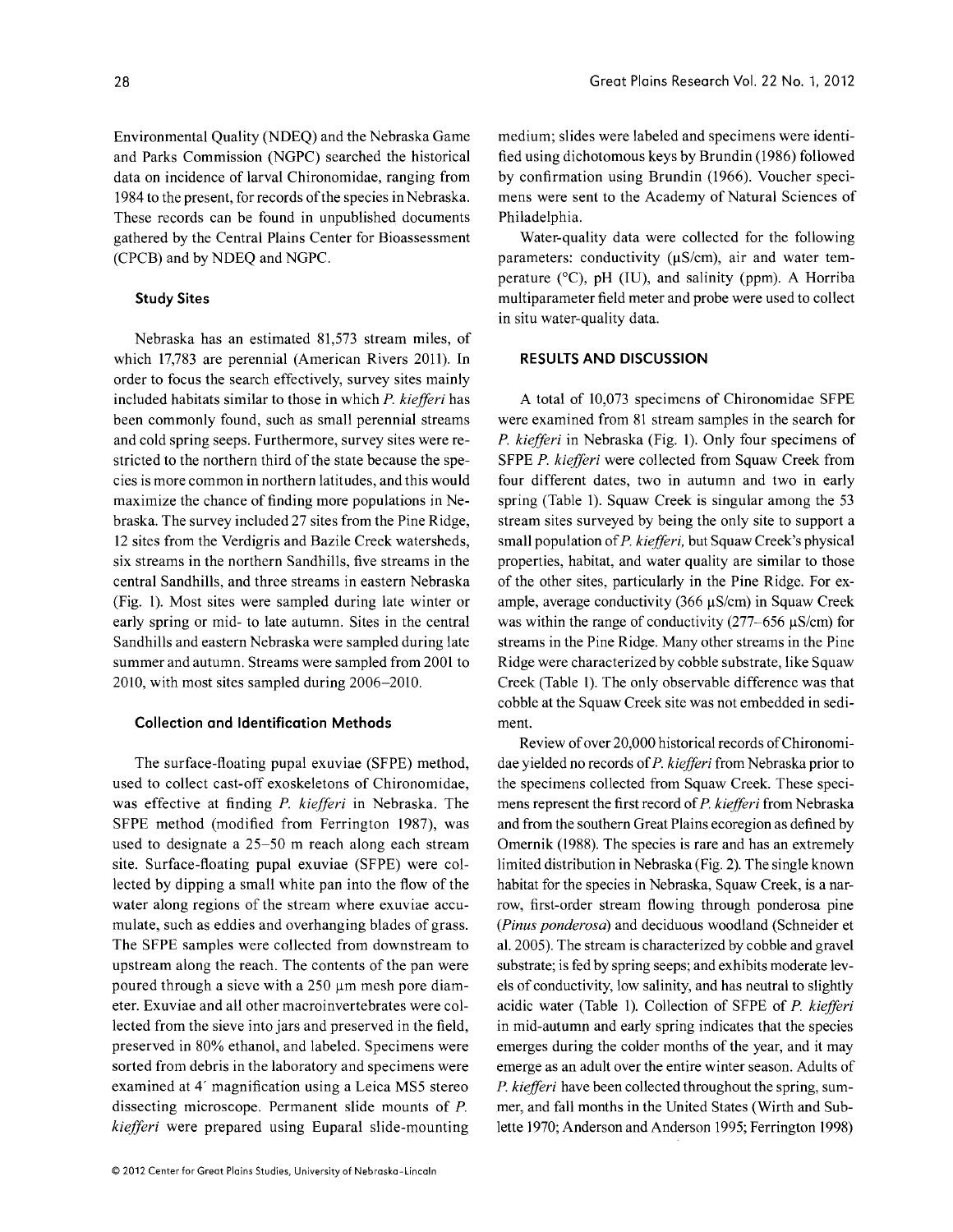

Figure 1. Sites surveyed in the search for *Parochlus kiefferi* in Nebraska. Circles indicate sampling sites. The cluster of sites in the western part of the state is in the Pine Ridge region. It represents 47 different sampling events from 27 different sampling sites. The cluster of sites in the northeastern part of the state is in the Bazile Creek and Verdigris Creek watersheds. It represents 20 different sampling events from 12 different sampling sites.

| <b>Site information</b>               |           |           |            |           |                |
|---------------------------------------|-----------|-----------|------------|-----------|----------------|
| Sampling date                         | 3/20/2007 | 3/23/2008 | 10/25/2008 | 4/5/2010  | 10/9/2010      |
| Air temperature $(^{\circ}C)$         | 3.0       | 0.0       | 15.0       | 9.0       | 13.0           |
| Water temperature $(^{\circ}C)$       | 8.9       | 10.6      | 10.4       | 15        | 13.1           |
| Conductivity $(\mu S/cm)$             | 422       | 366       | 390        | 399       | 390            |
| pH                                    | ND        | <b>ND</b> | 7.65       | 6.86      | 7.71           |
| Salinity (ppm)                        | 0.00      | 0.01      | 0.00       | 0.01      | 0.01           |
| Substrate type (%)                    |           |           |            |           |                |
| Cobble (64–256 mm diameter)           | 62        | 65        | 54         | 61        | 50             |
| Gravel (2-64 mm diameter)             | 12        | 10        | 10         | 9         | 8              |
| Sand $(0.06-2$ mm diameter)           | 5         | 2         | 3          | 5         | $\overline{2}$ |
| Silt $(0.004-0.06$ mm diameter)       | 10        | 10        | 16         | 20        | 20             |
| $Clay (<0.004$ mm diameter)           | $\Omega$  | $\theta$  | $\bf{0}$   | $\Omega$  | $\bf{0}$       |
| Course particulate organic matter     | 2         | 5         | 6          | 2         | 12             |
| Fine particulate organic matter       | 9         | 8         | 11         | 3         | 8              |
| Green algae (coverage in study reach) | 25        | ND        | 40         | <b>ND</b> | 35             |
| Parochlus kiefferi                    | Absent    | Present   | Present    | Present   | Present        |

TABLE 1 WATER QUALITY, PHYSICAL, AND HABITAT DATA FOR SQUAW CREEK

Note: ND = no data.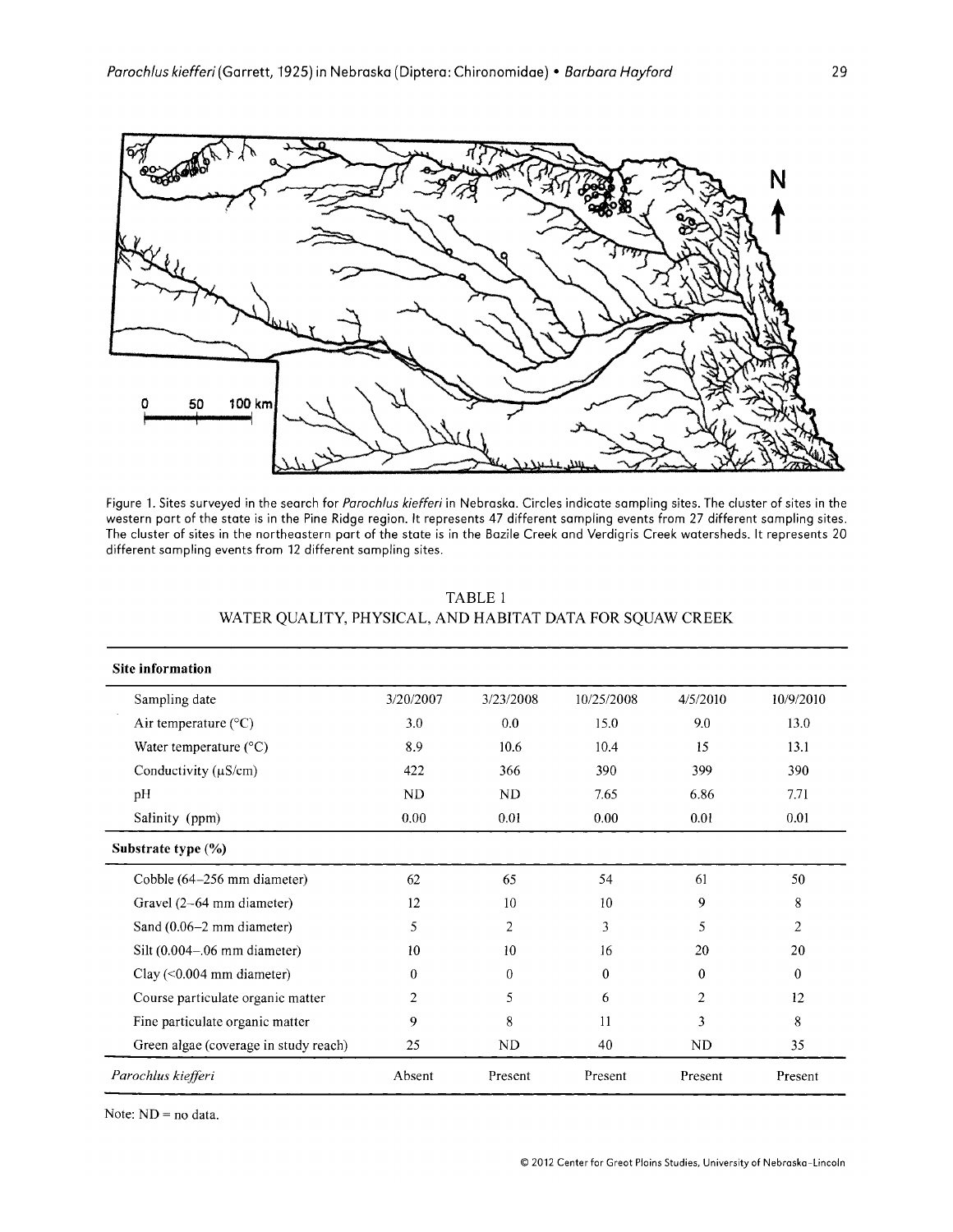

Figure 2. Squaw Creek watershed, Dawes County, Nebraska. The Squaw Creek site where *Parochlus kiefferi* specimens were collected is marked by a solid circle. The stream site is located in the Ponderosa Wildlife Management Area.

and throughout the ice-free season in Europe and Canada (Brundin 1966). Some specimens have been observed emerging only during a period of time just past snowmelt in Germany (Brundin 1966), perhaps showing a similar emergence window to the population in Nebraska. Further research on the phenology of *P. kiefferi* from Squaw Creek is needed to establish if it emerges over the winter months. Restriction to a fall through early spring emergence may be an adaptation of the species to the warmer temperatures of the lower-latitude and lower-elevation habitat of Squaw Creek.

*Parochlus* belongs to the subfamily Podonominae, an ancestral subfamily of Chironomidae that has a Southern Hemisphere distribution (Brundin 1966). The most species-rich genus of Podonominae is *Parochlus,*  of which only *P. kiefferi* is found in the Northern Hemisphere (Ashe and O'Connor 2009). Phylogenetic analysis of the subfamily supports the hypothesis that *P. kiefferi*  diverged from other species in the *Parochlus auraucanus*  group, which is found in the northern Andes of South America (Cranston et al. 2010). *Parochlus* currently has a gap in distribution with other species in the *P. auraucanus* 

group found in the northern Andes and points south (Ashe and O'Connor 2009) and *P. kiefferi* found only as far south as the mountainous areas of southern Arizona and California (Wirth and Sublette 1970). The species may have dispersed along high-elevation habitats from the Andes into the southern mountains of western North America (Brundin 1966). The most geographically proximate locations of the species to the population of *P. kiefferi*  found in Nebraska are in the Bighorn Mountains of Wyoming, where adults were collected above 2,400 m above sea level, and the Rocky Mountains west of Boulder in Colorado, where adults were collected also above 2,400 m above sea level (Wirth and Sublette 1970). These high alpine sites are dominated by coniferous forests, whereas the site in the Pine Ridge of Nebraska is characterized by a mixture of ponderosa pine and deciduous forest and is **1,163** m closer to sea level. The Pine Ridge site exhibits far warmer temperatures, as air temperatures can reach above 43°C in the Pine Ridge during summer months. Despite the differences between the Pine Ridge and the Rocky and Bighorn mountains, the three regions share a common past. Rocky Mountain pine and boreal forests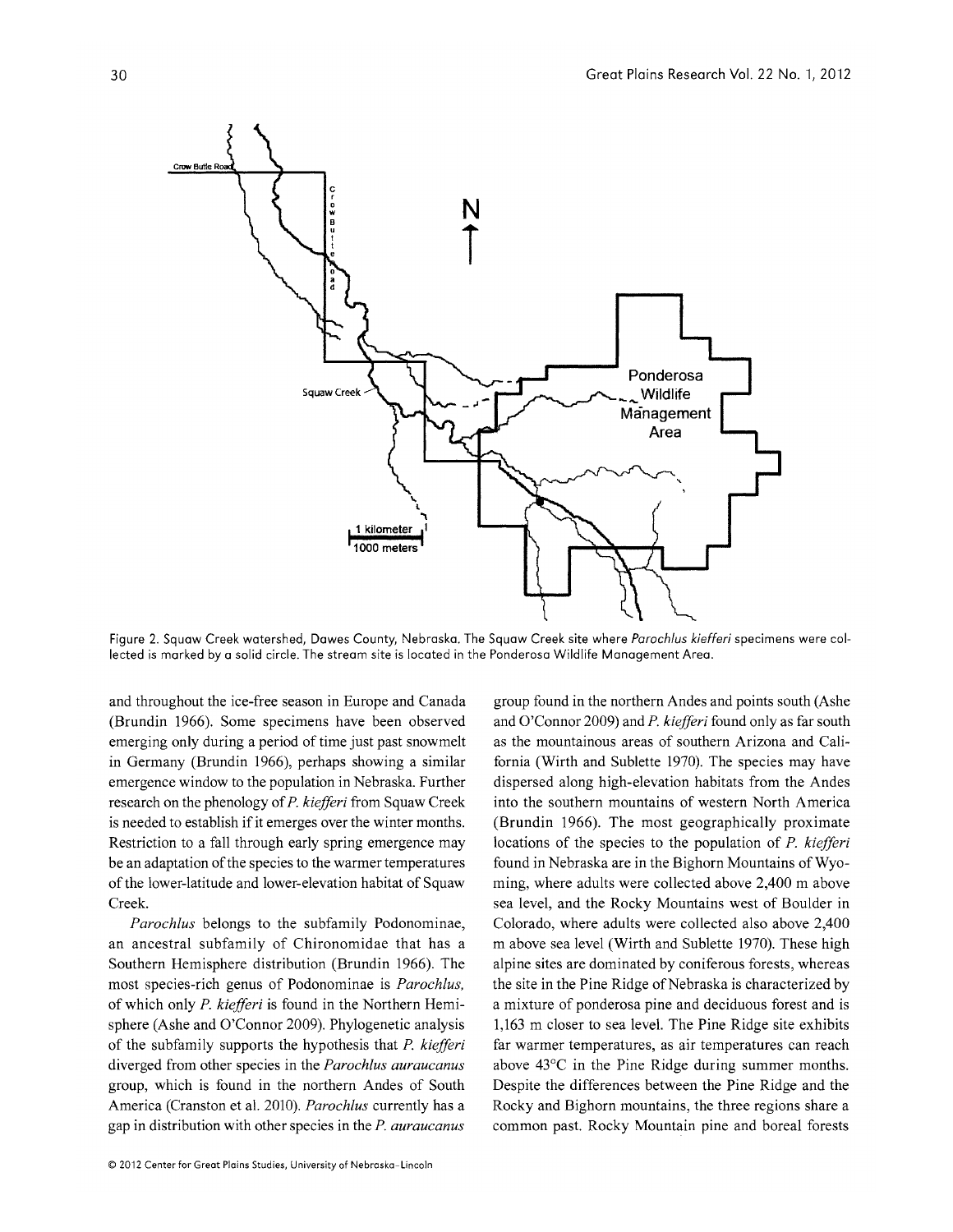spread across Nebraska to mix with eastern hardwood deciduous forests by the end of the Pleistocene glaciations. This period, characterized by extension of the pine and boreal forests across Nebraska, was followed by a warmer, dryer climate at the end of the last glacial maximum (~12 ,000 years ago) (Ratcliffe and Hammond 2002). The drier climate favored loss of the boreal forest and extension of grassland prairie, which was accelerated by cultural practices of Native American tribes that included burning the landscape to attract prey (grazers) and to deter enemy tribes (Schmidt and Wardle 1998; Ratcliffe and Hammond 2002). Prairie, and subsequently agricultural lands, eventually came to surround relic islands of pine and hardwood forests that still exist today along the Pine Ridge. The pattern of glaciations followed by retraction of the pine and hardwood forests has produced an interesting modern biogeography of insects in Nebraska (Ratcliffe and Hammond 2002). North American populations of *Paroch-Ius kiefferi* probably originated between 1 and 10 million years ago (Cranston et al. 2010). Therefore, it is plausible that they could have extended into the Great Plains by the time of the Pleistocene glaciations. The Wisconsin Glacier only covered the eastern third of the state (Ratcliffe and Hammond 2002). Hence, *P. kiefferi* could have extended across Nebraska in small streams and spring seeps in the cold regions below and to the west of the glacier, which suggests its current presence in the Nebraska Pine Ridge may represent a relic population.

*Parochius kiefferi* is rare in most collections of both adult and immature stages in North America (Colbo 1991; Anderson and Anderson 1995; Ferrington 1998; Ruse et al. 2000). However, an interesting pattern appears when examining ecological studies of the species across the Holarctic region. *Parochius kiefferi* is rare in ecological studies in the western Nearctic (Ruse et al. 2000; Brabets and Whitman 2002), is listed as less abundant but certainly not rare in some studies on habitats in the Northwest Palaearctic (Aagaard et al. 1997; Aagaard et al. 2004; Medelyte 2010), and appears to be quite rare in the first record from the Italian Alps (Lencioni et al. 2007). Establishing biogeographic patterns related to ecological abundances would be useful in studying such a rare and interesting species. The creation of an ecological data repository (e.g., Reichman et al. 2011), particularly one that listed species by latitude, longitude, and date of collection, would facilitate research and understanding of *P. kiefferi's* rarity as well as the rarity of other species. Such data can be found on websites such as the Global Diversity Information Facility, but the freshwater invertebrate data are miniscule relative to data for many species of

vertebrates, and ecological data are not included in the databases.

Paucity of information makes it difficult to determine the rarity of a species of freshwater invertebrates at a time when biodiversity of aquatic ecosystems is in precipitous decline (Dudgeon et al. 2006; Strayer 2006). Freshwater ecosystems represent only 0.01% of all water and 0.8% of land surface on Earth, making them insular habitats surrounded by land. In fact, freshwater may be the most endangered type of ecosystems on Earth, with a rate of loss greater than in terrestrial ecosystems. Freshwater animals are being lost at a rate of 4% per decade in North America (Dudgeon et al. 2006). The isolated nature of freshwater habitat may be nowhere more apparent than in grassland biomes of the Great Plains and Nebraska, which can be characterized as a sea of grass dissected by  $\sim$ 18,000 perennial stream miles (American Rivers 2011) and covered by scattered wetlands and lakes in the Sandhills (Bleed and Ginsberg 1990).

Aquatic ecosystems in Nebraska face threats from nitrates in groundwater (Gurdak and Qi 2006) as well as surface runoff and atmospheric deposition of pesticides (Frankforter 1995; Goldsborough and Crumpton 1998), but perhaps the greatest threat to freshwater in Nebraska is reduced water availability. Groundwater levels have dropped as much as 46 m in the area south of the Pine Ridge since presettlement times and have dropped as much as 12 m between 1980 and 1999 (McGuire 2001, 2009). Streams in the Pine Ridge, particularly streams in the headwaters of the White River such as Squaw Creek, are hydrologically connected to their source of groundwater, the Arikaree Aquifer. Groundwater input from the aquifer stabilizes the streams in the Pine Ridge, creating perennial flow (UNWNRD 2004), which is necessary to support populations of *P. kiefferi.* Stressors such as increased use of groundwater by irrigation can deplete water in the Arikaree Aquifer and affect base flow of streams in the Pine Ridge (UNWNRD 2004). Thus, Squaw Creek is at risk of becoming an intermittent stream, and if it does it will no longer support populations of *P. kiefferi* and other species that depend on perennial streamflow.

Strayer (2006) suggested that protecting and conserving freshwater invertebrates should be linked to conservation of broad, regional actions to protect and conserve water for human use. Conservation strategies for regions of Nebraska have already been suggested or employed by the Nebraska Natural Legacy Plan (Schneider et al. 2005). The plan lists the Pine Ridge as one of its "biologically unique landscapes" of Nebraska, and a survey on the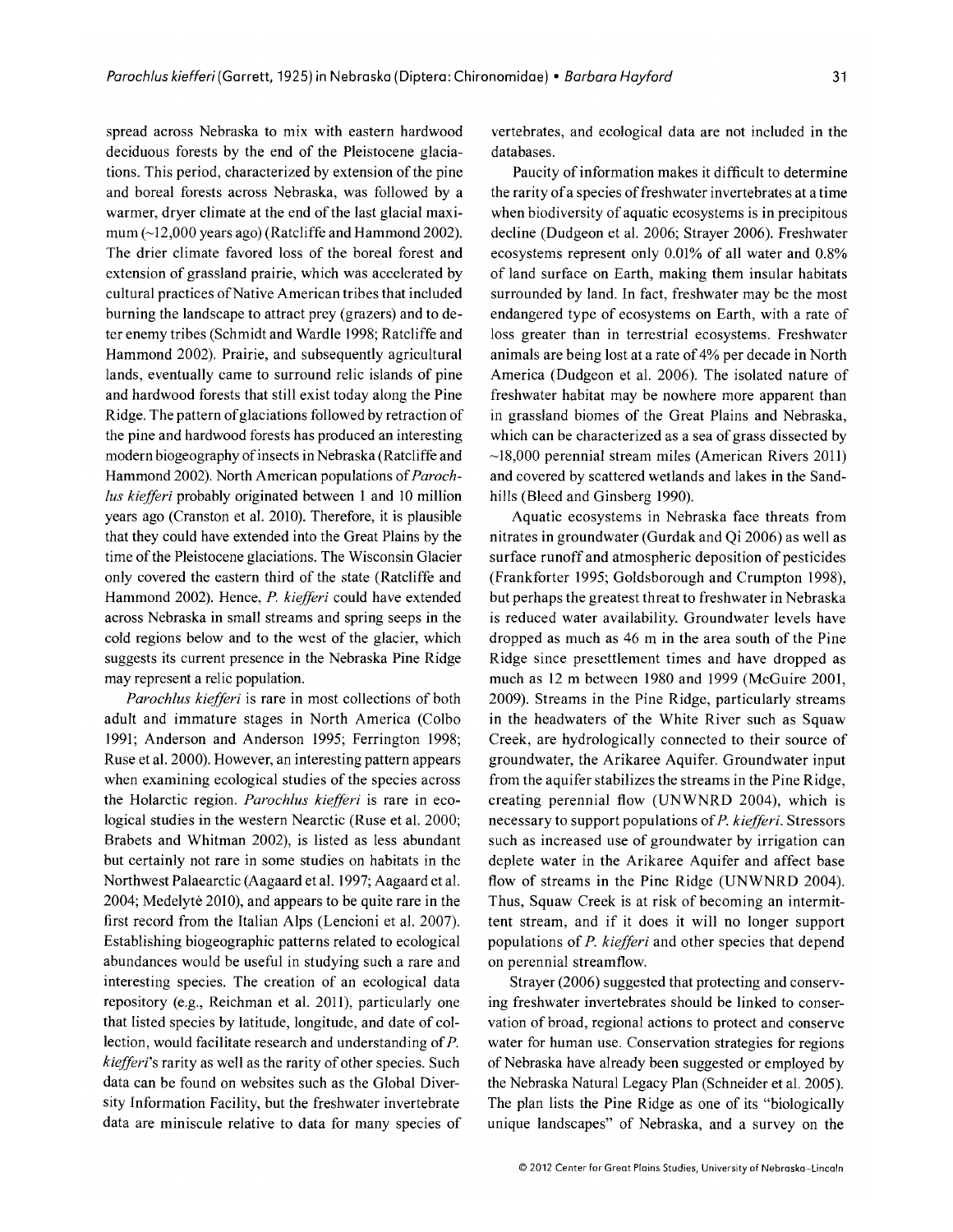flora of the region has already been conducted to produce data for use by future legacy plan practitioners (Steinauer 2008). Another sign of hope is that the Upper Niobrara-White Natural Resources District is tasked with monitoring groundwater use in the area and as of 2009 had designated the groundwater in the region in and around the Pine Ridge as fully appropriated. This designation resulted in a continuation and spatial extension of the moratorium on construction of new water wells in the region (UNWNRD 2009), which should help conserve the groundwater that not only feeds Squaw Creek and other streams in the region but also supplies drinking water to the residents of northwest Nebraska.

This unique and rare species deserves conservation status in Nebraska. Its presence represents perennial, spring-fed streamflow and a healthy stream habitat. Perhaps the best way to protect *P. kiejferi* is to support existing strategies to conserve its habitat, support drinking water in the Pine Ridge, and to create or maintain goodquality recreation in the region.

#### **ACKNOWLEDGMENTS**

This research was funded in part by the National Science Foundation (DEB #0816910) and the Chadron State College Research Institute. The work was done under the auspices of the Chadron State College Department of Physical and Life Sciences and Wayne State College Department of Life Sciences. Terri Headly provided invaluable assistance in obtaining articles. Thanks to Jessica Wimmer, Lisa Rech, Cassidy Gerdes, and Brent Herdlicka for assistance with field sampling. Thanks to Sergio Orozca for assistance in sorting samples in the laboratory. Ken Bazata of the Nebraska Department of Environmental Quality, Steve Schainost of the Nebraska Game and Parks Commission, and Debra Baker of the Central Plains Center for Bioassessment assisted in the search through historical data. This manuscript was greatly improved by the input of reviewers.

#### **REFERENCES**

- Aagaard, K., J. Solem, T. Nøst, and O. Hanssen. 1997. The macrobenthos of the pristine stream, Skiftesåa, H0ylandet, Norway. *Hydrobiologia 348:81-94.*
- Aagaard, K., J. Solem, T. Bongard, and O. Hanssen. 2004. Studies of aquatic insects in the Atna River *1987-2002. Hydrobiologia 521:87-105.*
- American Rivers. 20ll. Stream miles by state. http://act. americanrivers.org/site/DocServer/Stream\_Miles\_

Table  $FINAL \quad 2 \quad pdf?doclD=4081$  (accessed February 19,2011).

- Anderson, T., and N. Anderson. 1995. The insect fauna of spring habitats in semiarid rangelands in central Oregon. *Journal of the Kansas Entomological Society 68:65-76.*
- Ashe, P., and J.P. O'Connor. 2009. *A World Catalogue of Chironomidae (Diptera), Part* 1: *Buchonomyiinae, Chilenomyiinae, Podonominae, Aphroteniinae, Tanypodinae, Usambaromyiinae, Diamesinae, Prodiamesinae and Telmatogetoninae.* Irish Biogeographical Society in association with the National Museum of Ireland, Dublin.
- Bleed, A., and M. Ginsberg. 1990. Lakes and wetlands. In *An Atlas of the Sand Hills,* ed. A. Bleed and C. Flowerday, 115-22. Resource Atlas no. 5a, Conservation and Survey Division, Institute of Agriculture and Natural Resources, University of Nebraska-Lincoln.
- Brabets, TP., and M.S. Whitman. 2002. *Water Quality of Camp Creek, Costello Creek, and Other Selected Streams on the South Side of Denali National Park and Preserve, Alaska.* U.S. Geological Survey in conjunction with National Park Service, Water-Resources Investigations Report 02-4260. http:// pubs.usgs.gov/wrilwri02-4260/pdf/wri024260.pdf (accessed January 5, 2012).
- Brundin, L.Z. 1966. Transantarctic relationships and their significance, evidenced by chironomid midges. With a monograph of the subfamilies Podonominae and Aphroteniinae and the austral Heptagyiae. *Kungliga Svenska VetenskapsAkademiens Handlingar* U:1-472.
- Brundin, L.Z. 1986. The pupae of Podonominae (Diptera: Chironomidae) of the Holarctic region. In *Chironomidae of the Holarctic Region-Keys and*  Diagnoses, Part Two: Pupae, ed. T. Wiederholm. *Entomologica Scandinavica* Supplement 28: 19-30.
- Brundin, L.Z. 1989. The adult males of Podonominae (Diptera: Chironomidae) of the Holarctic regionkeys and diagnoses. In *The Adult Males of Chironomidae (Diptera) of the Holarctic Region-Keys and Diagnosis,* ed. T. Wiederholm. *Entomologica Scandinavica* Supplement 34:23-36.
- Colbo, M.H. 1991. A comparison of the spring-inhabiting genera of Chironomidae from the Holarctic with those from natural and manmade springs in Labrador, Canada. *Memoirs of the Entomological Society of Canada* 155:169-79.
- Cranston, P., N. Hardy, G. Morse, L. Puslednik, and S. McCluen. 2010. When molecules and morphology